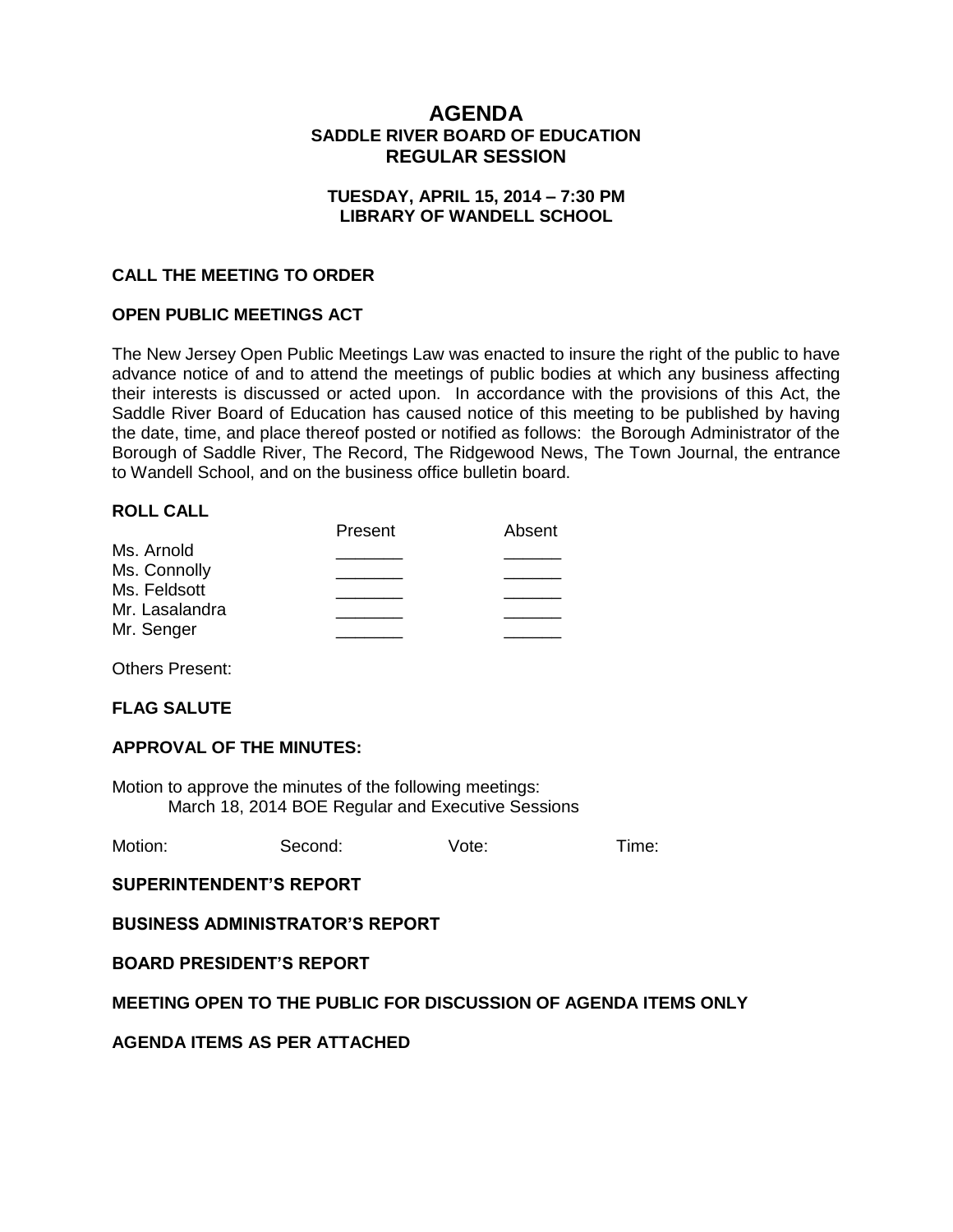# **COMMITTEE REPORTS**

- 1. Finance/Budget Committee
- 2. Board Communications Committee
- 3. Technology Committee
- 4. Curriculum Committee
- 5. Renovation Committee
- 6. Wandell School Recreation Committee
- 7. Liaisons: Ramsey Board of Education
	- Northern Highlands Board of Education
- 8. Home and School Association
- 9. New Jersey School Boards Association/NJSBA Legislative Committee
- 10. Policy Committee
- 11. Health, Well-being, Safety and Transportation Committee
- 12. Liaison to Mayor and Council
- 13. Middle School Committee

# **COMMENTS BY THE PUBLIC ON NON-AGENDA ITEMS**

## **MOTION TO ENTER EXECUTIVE SESSION**

WHEREAS Section 8 of the Open Public Meetings Act, Chapter 231, PL 1975, permits the exclusion of the public from a meeting in certain circumstances and

WHEREAS the Board is of the opinion that such circumstances presently exist

BE IT RESOLVED by the Saddle River Board of Education that:

 The public shall be excluded from discussion of the hereinafter-specified subjects: The general nature of these subjects is:

Litigation Personnel Issues

It is anticipated at this time that the above-stated subject matters will be made public when the Board determines them to be no longer prejudicial or when the board takes formal action.

Motion: Second: Vote: Time:

#### **MOTION TO ADJOURN EXECUTIVE SESSION AND MEETING**

Motion: Second: Vote: Time: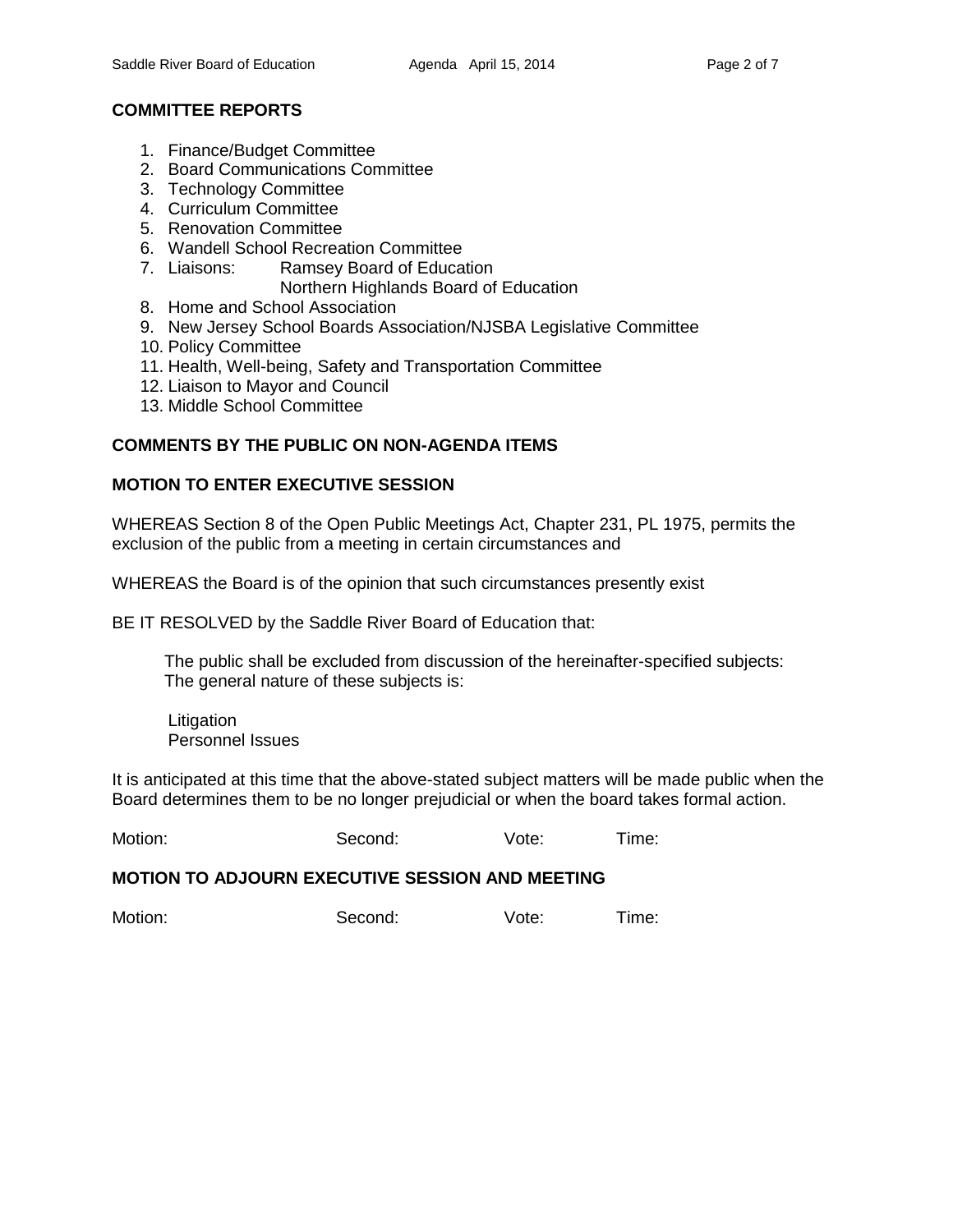### **SADDLE RIVER BOARD OF EDUCATION TUESDAY, APRIL 15, 2014 RESOLUTIONS – SUMMARY**

#### **ADMINISTRATION**

A-776 Transportation Services Agreement – SBJC for 2014-2015 A-777 Approval of Volunteer Assistants for Softball Team – 2014 A-778 Approval of Volunteer Assistants for Baseball Team – 2014

### **EDUCATION**

E-739 Auditory Process Testing – Hackensack University Medical Center E-740 Developmental Pediatric Evaluation – Dr. Lisa Nalven E-741 Tuition - ESY Summer of 2014 – Bleshman Regional Day School E-742 Tuition – ESY Summer of 2014 – Windsor Learning Center E-743 Auditory Process Testing – Hackensack University Medical Center

## **HUMAN RESOURCES**

- HR-1054 Cohen Additional Pay Play
- HR-1055 Cohen Additional Pay Intramurals
- HR-1056 Campagna Additional Pay Play
- HR-1057 Cohen Additional Pay NJASK Prep
- HR-1058 Rockey-Tirado Additional Pay NJASK Prep
- HR-1059 Squeo Additional 18 Days Pay ESL Bleshman
- HR-1060 Hire Substitute Teachers, Aides and/or Office Workers
- HR-1061 Revision to HR-1027 Lane Asst. Basketball Coach/Head Basketball Coach
- HR-1062 Revision to HR-1031 Walters Head Basketball Coach
- HR-1063 Hire Murphy Superintendent Secretary

# **FINANCE**

F-2081 Payment of Bills – March 2014

F-2082 Line Item Certification

F-2083 Board Secretary Report – February 2014

F-2084 Treasurer Report – February 2014

F-2085 Agreement – Board Secretary and Treasurer Reports – February 2014

F-2086 LAN Associates – Acceptance of Proposal – A/E Services – Entry Vestibule Upgrades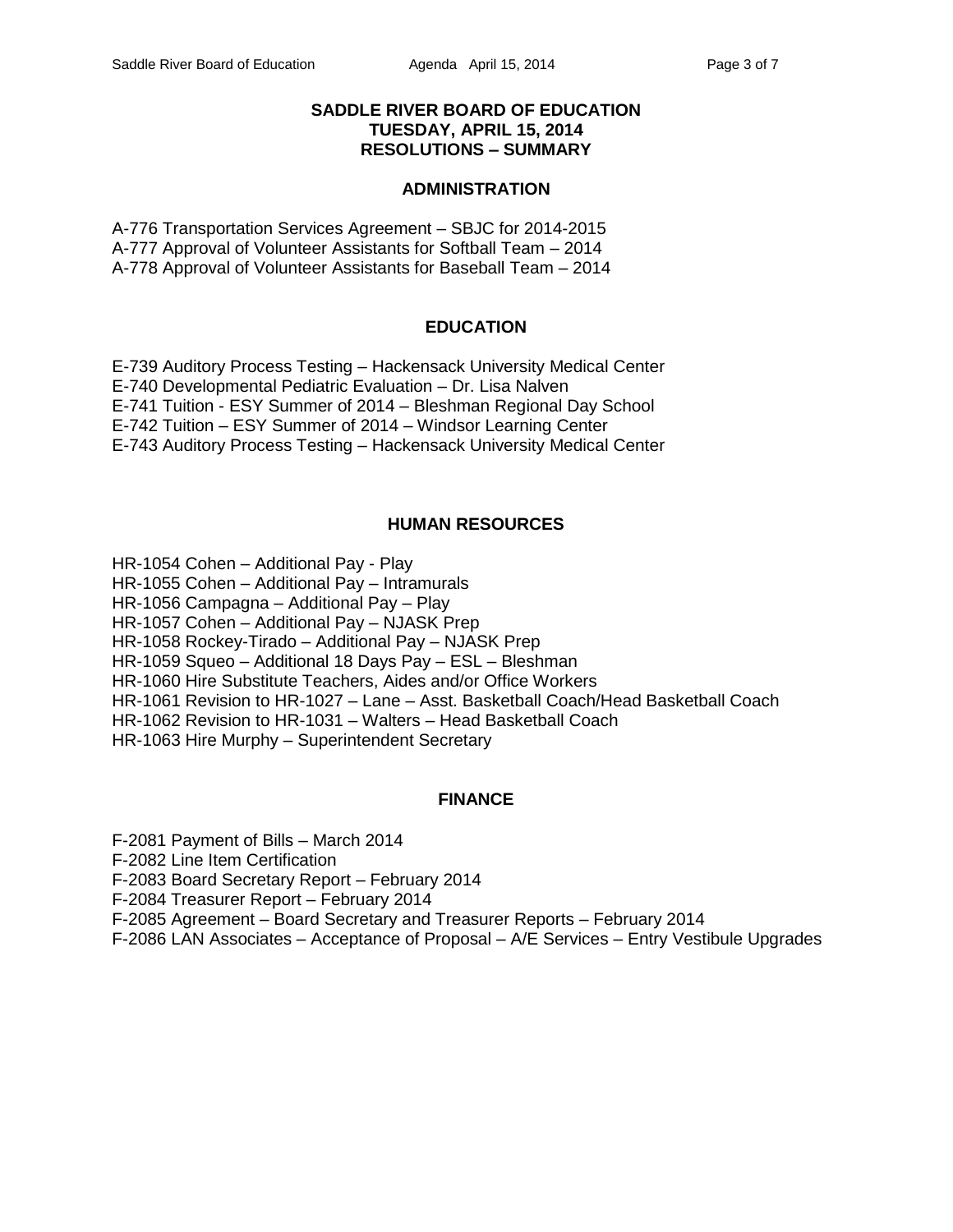# **ADMINISTRATION**

### **A-776 TRANSPORTATION SERVICES AGREEMENT – SOUTH BERGEN JOINTURE COMMISSION FOR 2014-2015**

BE IT RESOLVED that the Saddle River Board of Education does hereby approve an agreement with the South Bergen Jointure Commission, an approved Coordinated Transportation Service Agency, for the purpose of transporting students in accordance with Chapter 53, P.L. 1997 for the time period 2014-2015 school year. The services to be provided include, but are not limited to, the Coordinated Transportation of nonpublic, out of district special education, vocational and summer programs.

BE IT FURTHER RESOLVED that the Saddle River Board of Education agrees to abide by the Transportation Services Agreement as published by the South Bergen Jointure Commission and attached to this resolution.

# **A-777 APPROVAL OF VOLUNTEER ASSISTANTS FOR GIRLS' SOFTBALL TEAM**

BE IT RESOLVED that the Saddle River Board of Education approves Tatya Altunian, Nicole La Barbiera and Ms. Barrett (if available) to be volunteer assistant coaches for the Wandell Girls' Softball Team for the 2014 season.

# **A-778 APPROVAL OF VOLUNTEER ASSISTANTS FOR BASEBALL TEAM**

BE IT RESOLVED that the Saddle River Board of Education approves Chris Baird and AJ La Barbiera to be volunteer assistant coaches for the Wandell Baseball Team for the 2014 season.

ALL ADMINISTRATION MOTIONS BUNDLED FOR SINGLE VOTE: Motion: Second: Second: Vote:

#### **EDUCATION**

## **E-739 AUDITORY PROCESS TESTING – HACKENSACK UNIVERSITY MEDICAL CENTER**

BE IT RESOLVED to approve the Hackensack University Medical Center – Department of Audiology to provide an Auditory Processing/Hearing Acuity Evaluation for a Wandell School first grade student for a fee not to exceed \$769.00.

## **E-740 DEVELOPMENTAL PEDIATRIC EVALUATION – DR. LISA NALVEN**

BE IT RESOLVED to approve Dr. Lisa Nalven to provide a developmental pediatric evaluation for a First Grade Special Education student at a fee of \$675.00.

## **E-741 TUITION - ESY SUMMER OF 2014 - BLESHMAN RDS**

BE IT RESOLVED to authorize payment of tuition to Bergen County Special Services Bleshman Regional Day School for one (1) special education student who will attend an Extended School Year Program from July 1 to July 25, 2014, in the amount of \$4,700.00.

## **E-742 TUITION – ESY SUMMER OF 2014 – WINDSOR LEARNING CENTER**

BE IT RESOLVED to approve an enrollment agreement with the Windsor Learning Center, a private school in Pompton Lakes, NJ for one special education student for the 2014 summer program, with an approximate tuition amount of \$6,000.00.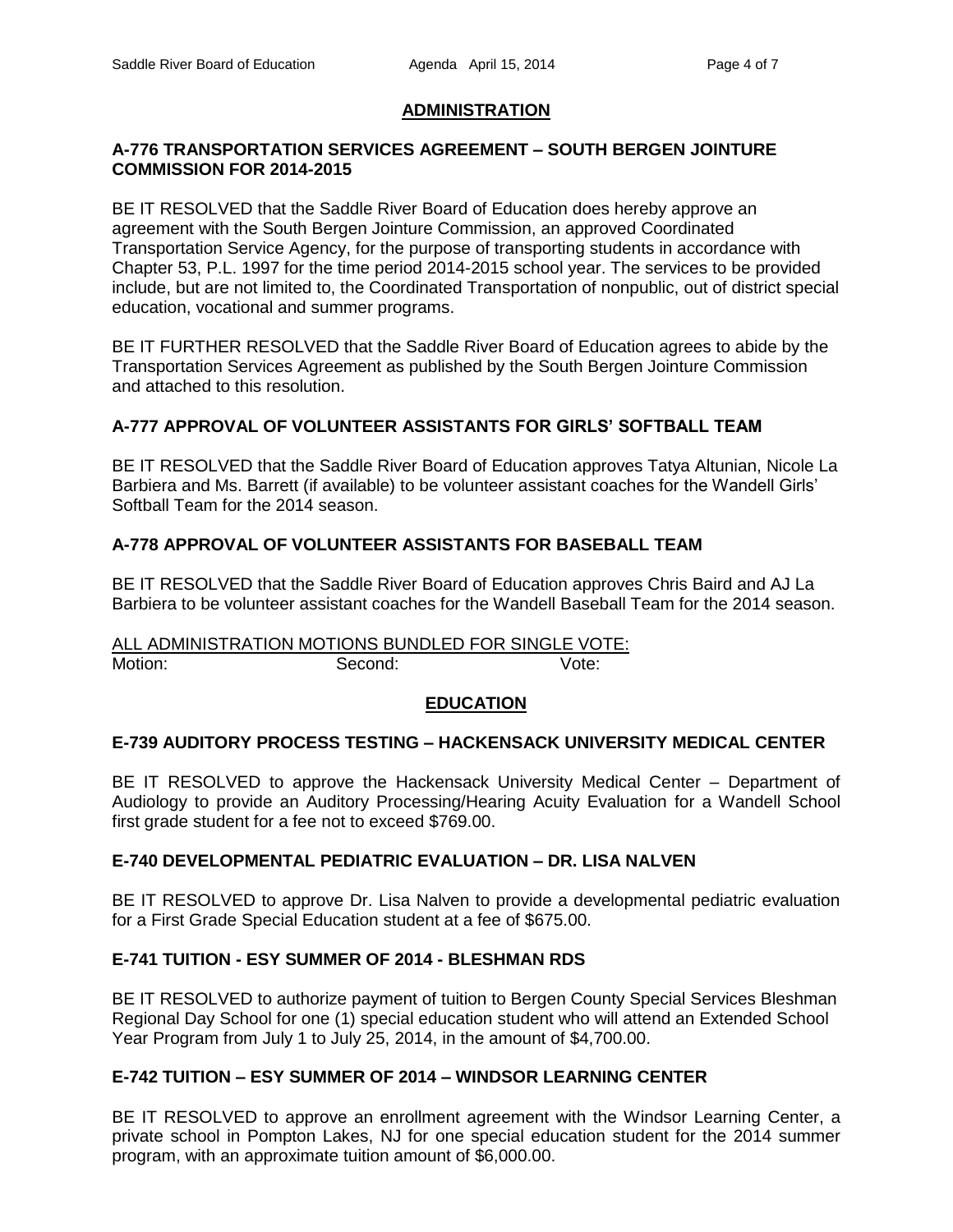## **E-743 AUDITORY PROCESS TESTING – HACKENSACK UNIVERSITY MEDICAL CENTER**

BE IT RESOLVED to approve the Hackensack University Medical Center – Department of Audiology to provide an Auditory Processing/Hearing Acuity Evaluation for a Special Education student for a fee not to exceed \$769.00. (Not a duplicate).

ALL EDUCATION MOTIONS BUNDLED FOR SINGLE VOTE: Motion: Second: Second: Vote:

## **HUMAN RESOURCES**

### **HR-1054 COHEN – ADDITIONAL AIDE ASSISTANCE - PLAY**

BE IT RESOLVED, upon the recommendation of the Superintendent, to authorize twenty-four (24) extra hours for Barbara Cohen at her current rate of pay to accompany a special education student after school at practice/play performances on 2/7, 3/11, 3/12, 3/13, 3/14, 3/17, 3/18, 3/19, 3/20 and 3/21/2014.

### **HR-1055 AMENDMENT OF HR-1042 COHEN – ADDITIONAL AIDE ASSISTANCE - INTRAMURALS**

BE IT RESOLVED, upon the recommendation of the Superintendent, to amend HR-1042 to allow Barbara Cohen one additional hour (on 2/27/14) at her current rate of pay to accompany a special education student after school at Intramurals, bringing the total authorization to seven (7) hours.

### **HR-1042 COHEN – ADDITIONAL AIDE ASSISTANCE**

BE IT RESOLVED, upon the recommendation of the Superintendent, to authorize six (6) extra hours for Barbara Cohen at her current rate of pay to accompany her student after school at intramurals on 2/25, 3/4, 3/11, 3/18, 3/25 and 4/1/2014, for one hour each day.

#### **HR-1056 CAMPAGNA – ADDITIONAL AIDE ASSISTANCE - PLAY**

BE IT RESOLVED, upon the recommendation of the Superintendent, to authorize three and one-half (3.5) extra hours for Claudia Campagna at her current rate of pay to accompany a special education student after school at a play performance on 3/22/2014.

## **HR-1057 COHEN – ADDITIONAL AIDE ASSISTANCE – NJASK PREPARATION**

BE IT RESOLVED, upon the recommendation of the Superintendent, to authorize four (4) extra hours for Barbara Cohen at her current rate of pay to accompany a special education student after school for NJASK preparation on 4/7, 4/14, 4/28 and 5/5.

#### **HR-1058 ROCKEY-TIRADO – ADDITIONAL AIDE ASSISTANCE – NJASK PREPARATION**

BE IT RESOLVED, upon the recommendation of the Superintendent, to authorize four (4) extra hours for Maureen Rockey-Tirado at her current rate of pay to accompany a special education student after school for NJASK preparation on 4/9, 4/16, 4/30 and 5/7.

## **HR-1059 SQUEO – ADDITIONAL DAYS (18) FOR ESY AIDE AT BLESHMAN RDS**

BE IT RESOLVED to authorize 18 additional days to Virginia Squeo, One-to-One aide for a special education student who will attend Bleshman RDS Extended School Year Program from July 1 to July 25, 2014, at her hourly rate.

#### **HR-1060 HIRE SUBSTITUTE TEACHERS, AIDES AND/OR OFFICE WORKERS**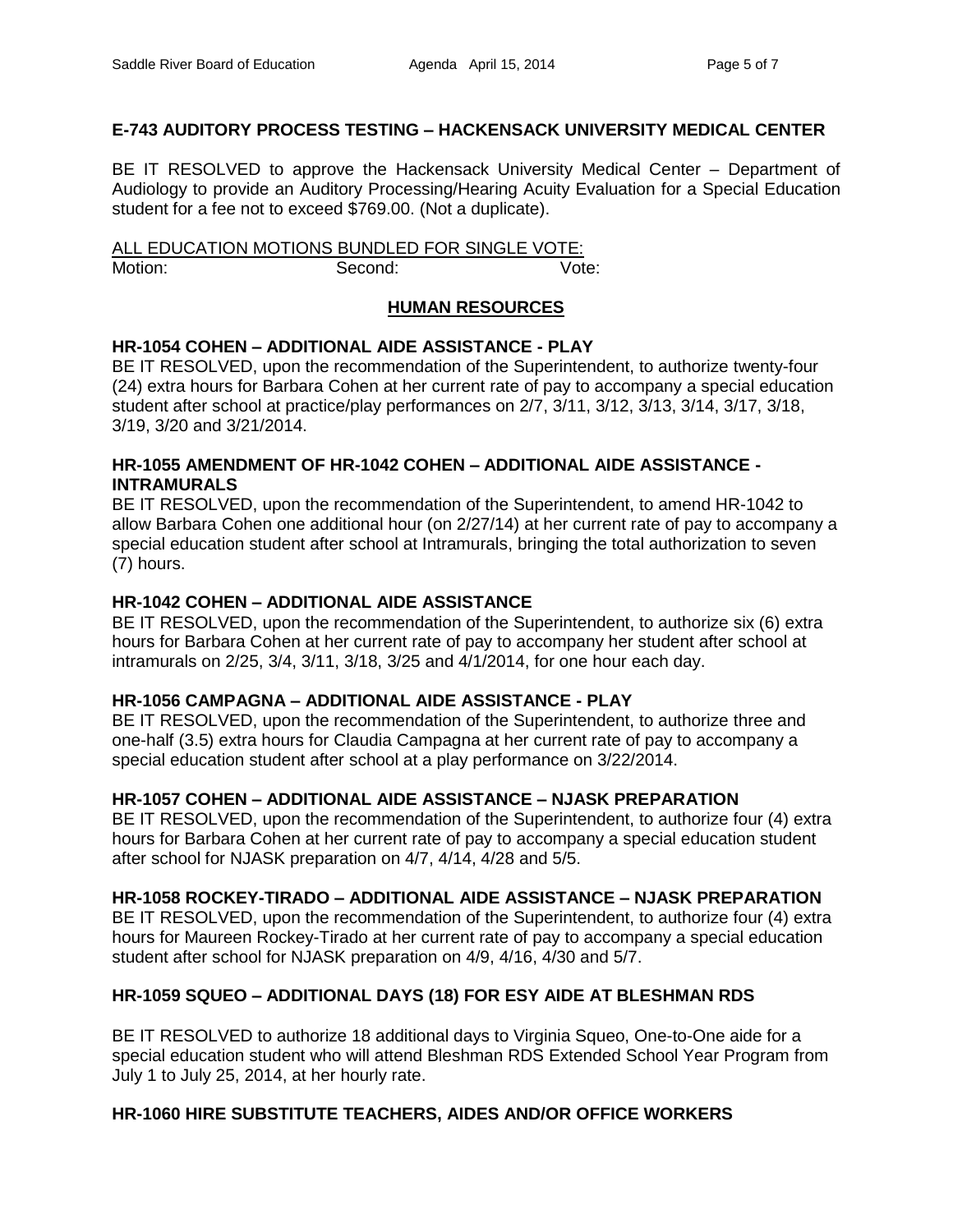BE IT RESOLVED, upon the recommendation of the Superintendent, to hire the following individual as substitute teacher, aide and/or office worker for the 2013-2014 school year, at the substitute rate of \$90.00 per day: Mayda Bosco

## **HR-1061 REVISION TO HR-1027 LANE – ASSISTANT BASKETBALL COACH/ HEAD BASKETBALL COACH**

BE IT RESOLVED, upon recommendation of the Superintendent, to revise the dates formerly approved in HR-1027 to read "to approve Kevin Lane as an unpaid volunteer Wandell School Assistant Basketball Coach for the 2013-2014 school year from November 20, 2013 through January 17, 2014 and Head Basketball Coach from January 23, 2014 through February 13, 2014 at a prorated annual stipend of \$2,400.00."

### **HR-1062 REVISION TO HR-1031 (REVISION TO HR-1026) WALTERS – HEAD BASKETBALL COACH**

BE IT RESOLVED, upon recommendation of the Superintendent, to revise HR-1031 to approve Catherine Walters as Wandell School Head Basketball Coach for the 2013-2014 school year from "December 3, 2013 through January 21, 2014" at a prorated annual stipend of \$2,400.00.

## **HR-1063 HIRE MURPHY – SUPERINTENDENT SECRETARY**

BE IT RESOLVED, upon recommendation of the Superintendent, to hire Jody Murphy as Superintendent Secretary, an 11 month position, with a start date of April 28, 2014 at a salary of \$62,500.

# ALL HR MOTIONS BUNDLED FOR SINGLE VOTE:

Motion: Second: Roll Call Vote: HS: JL: RA: IF: JC:

## **FINANCE**

## **F-2081 PAYMENT OF BILLS – APRIL 2014**

BE IT RESOLVED that the payment of bills for April 2014 as per the bill lists on file in the business office be approved.

#### **F-2082 LINE ITEM CERTIFICATION**

BE IT RESOLVED that in compliance with NJAC 6:20-2A-10(e) that the Board of Education certifies that no major account or fund has been over-expended and that as of this report, sufficient funds are available to meet the District's financial obligations for the remainder of the fiscal year.

#### **F-2083 BOARD SECRETARY REPORT – MARCH 2014**

BE IT RESOLVED that the Reports of the Board Secretary for the month of March 2014 be approved.

#### **F-2084 TREASURER REPORT – MARCH 2014**

BE IT RESOLVED that the Treasurer's Report for the month of March 2014 be approved.

## **F-2085 AGREEMENT – TREASURER'S AND BOARD SECRETARY'S REPORTS**

BE IT RESOLVED that the Saddle River Board of Education states that the Report of the Treasurer of School Moneys and the Report of the Secretary of the Board of Education for the month of March 2014 are in agreement and on file in the Board Secretary's Office.